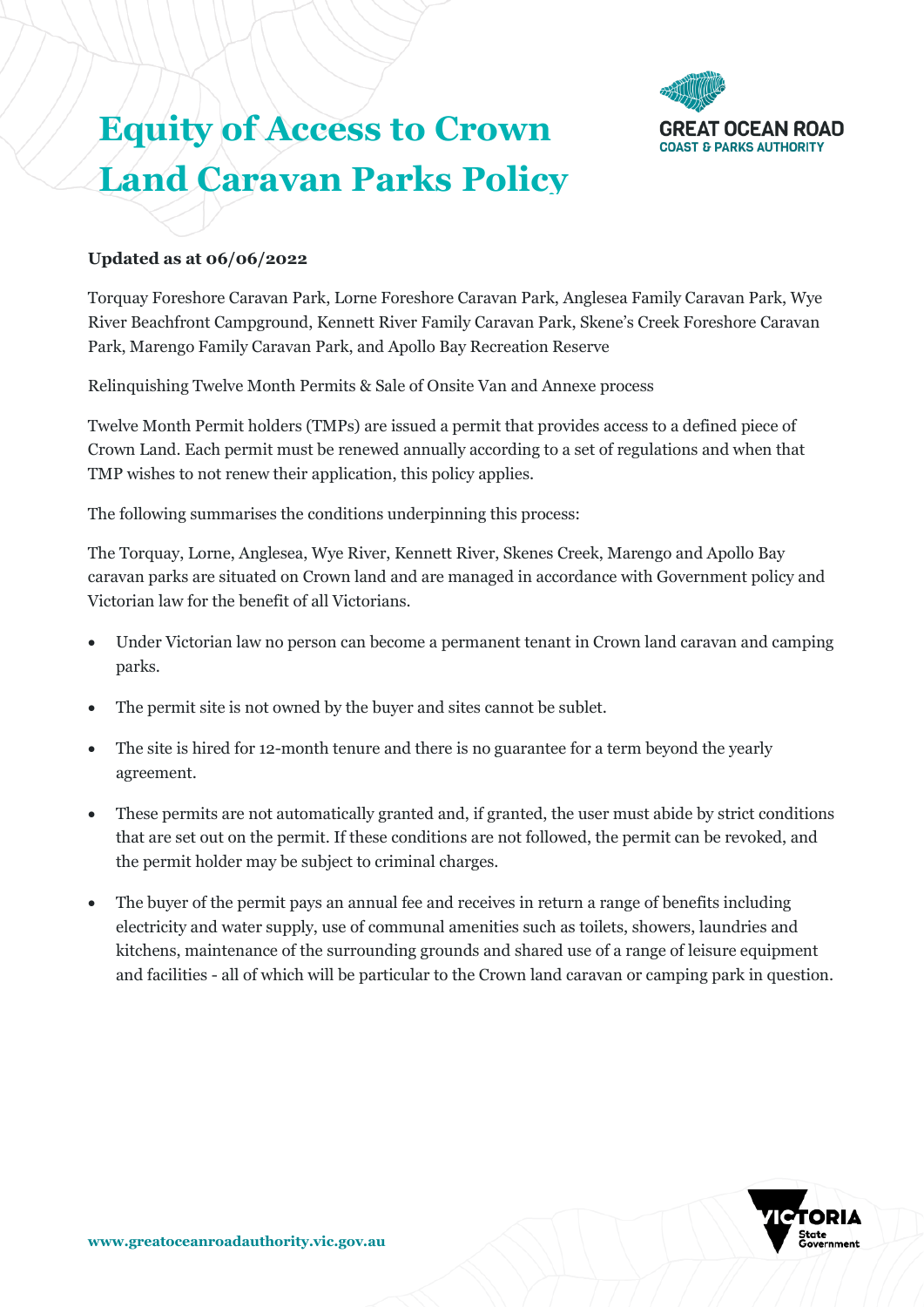#### **RELINQUISHING A PERMIT**

When a camper decides to voluntarily hand back a permit; or not re-apply for a permit; or is required to relinquish their permit, they will be required to fill out a form stating that this is their intent.

- The form (appendix A) advises that the intent of the TMP is to not reapply for the permit site.
- The form also asks whether the TMP wishes to sell their onsite caravan and annexe on the permit site. The TMP does not have to sell their van that is their choice. The relinquishing of the permit and the sale of the van are NOT connected. The sale of the van and annexe is completely ancillary to the permit process and the sale of the van (or not) does not have to be linked to the permit site at all. All permit transfers / sales will be managed by the caravan park management team. Only caravan park management have the right to arrange the transfer of an existing permit or the provision of a new permit. All permits can ONLY be transferred or provided via the 'waitlist' process.

#### **WAITING LIST MANAGEMENT**

The waiting list for all permit categories will be transparent, with each person having a traceable list number that will enable them to track their position on the list. The list will form the basis for allocation of new permits, rather than going through a general call for interest.

The list will be openly placed on the Parks' websites or be available for examination at the Caravan Park offices. Only the applicant's surnames will be shown on the list, which is sufficient for applicants to identify their position, and estimate the probable waiting time to receive a permit offer.

Each waiting list person will be contacted annually to keep their list current through confirming with applicants they wish to remain on it.

Permits will only be offered in order of the waitlist. If the caravan park managers are unable to contact a person on the waitlist after a number of reasonable attempts, they will be placed at the bottom of the list and the managers will contact the second person.

Applicants on the wait list shall be required to pay a holding fee of \$250.00. Should the applicant withdraw from the list then the fee shall be refunded, less an administration charge of \$50.00

People cannot transfer a permit to a family member, family friend or anybody else with one exception.

#### **PERMIT TRANSFERS**

If a permit holder wishes to transfer their permit, they must advise the caravan park managers in writing and advise the reason for the transfer. Caravan Park management must approve the transfer.

Transfers of permits within the existing 12-month period for TMP and Seasonal permit holders will be allowed within a family, (including spouses, de-facto partners or children). These people do not need to be on the waiting list. They will only retain the permit for the remainder of that permit period which would be less than 12 months.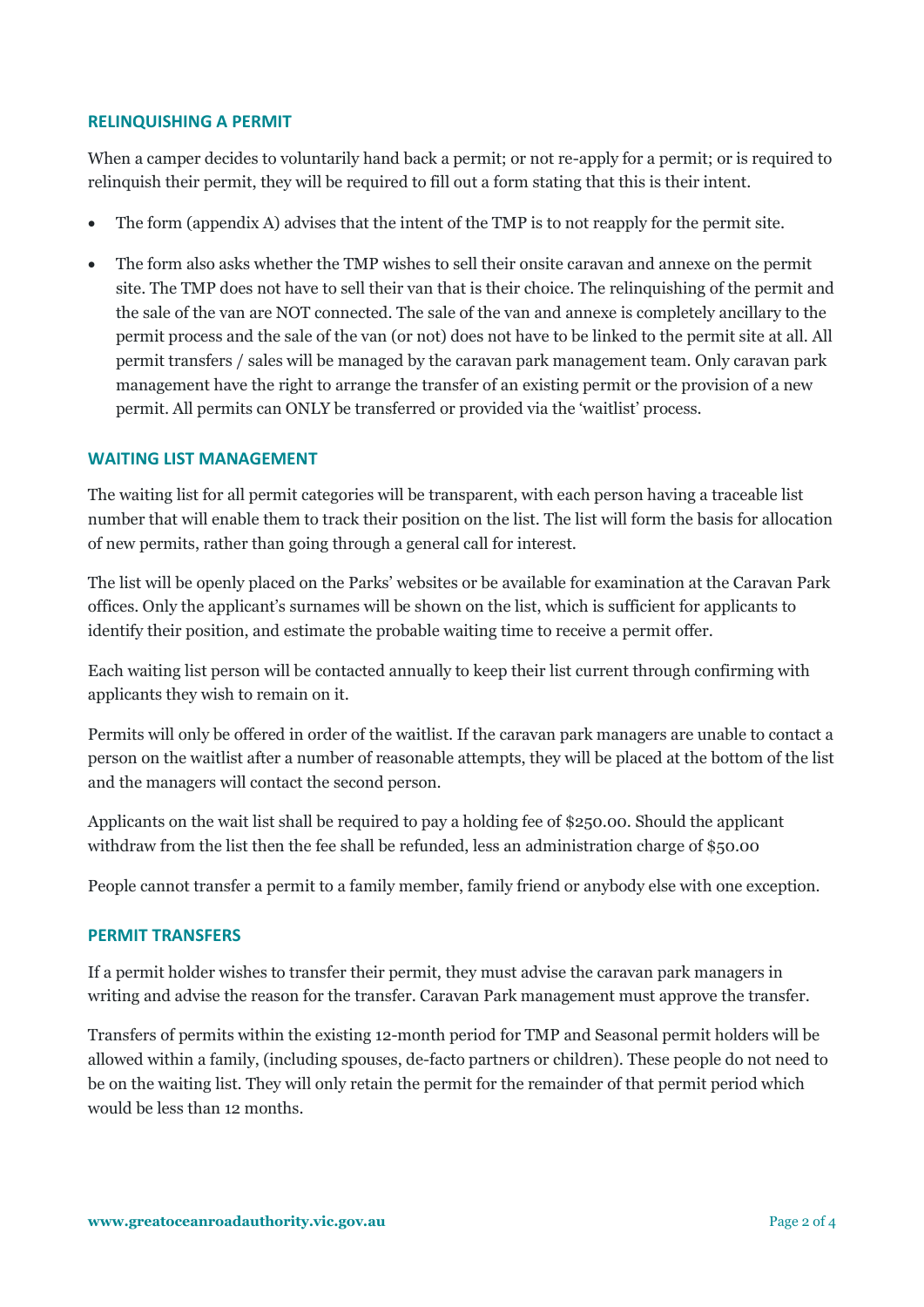That permit will NOT be renewed to the person who received the transfer. Instead, that permit site will need to be vacated at the end of the permit period, including removal of the van and annexe and cleaning up the site. The permit site will then be offered to the people on the waiting list.

## **SALE OF ONSITE CARAVAN AND ANNEXE PROCESS**

Selling your van and annexe yourself:

Anybody can sell their own van / annexe at any time to another party; however, the sale of your van does NOT give that person access to the permit – so the van and annexe must be removed immediately. There is no exception to this rule.

#### **SELLING YOUR PERMIT:**

Nobody can sell their permit. The permit process is managed via the park managers and only via the waiting list process. If you are leaving the park and there is time left on your permit, you will be refunded the balance once the new permit holder has paid and commenced their time on the permit site.

### **SELLING YOUR ONSITE VAN AND ANNEXE WITH THE PERMIT**

The permit transfer process does not automatically include the sale of your van and annexe

1. When a camper decides to voluntarily hand back a TMP; or not re-apply for a TMP; or is required to relinquish their permit under this policy; they may offer their van for sale on that site. The caravan park managers will offer the permit and your van/annexe to the first person on the waiting list.

That waiting list person has the option to purchase the van and be allocated the same site.

- 1.1. The purchase of the van is not mandatory. The wait listed camper may wish to purchase their own van or already have a van.
	- 1.1.1. If the waitlist person wants the site, and NOT the van and annexe then the van and annexe sale process finishes
	- 1.1.2. The existing TMP may still sell their van and annexe, but it will NOT remain on that site or in the park. Caravan park management will not assist with the sale process at this point
	- 1.1.3. The existing TMP has until the natural expiry of their permit time to vacate the site, completely removing their van and annexe and cleaning the site.
- 2. If the waitlist camper wishes to buy the van and annexe, then they will be allocated their own TMP or Seasonal permit by the park managers, for that site.